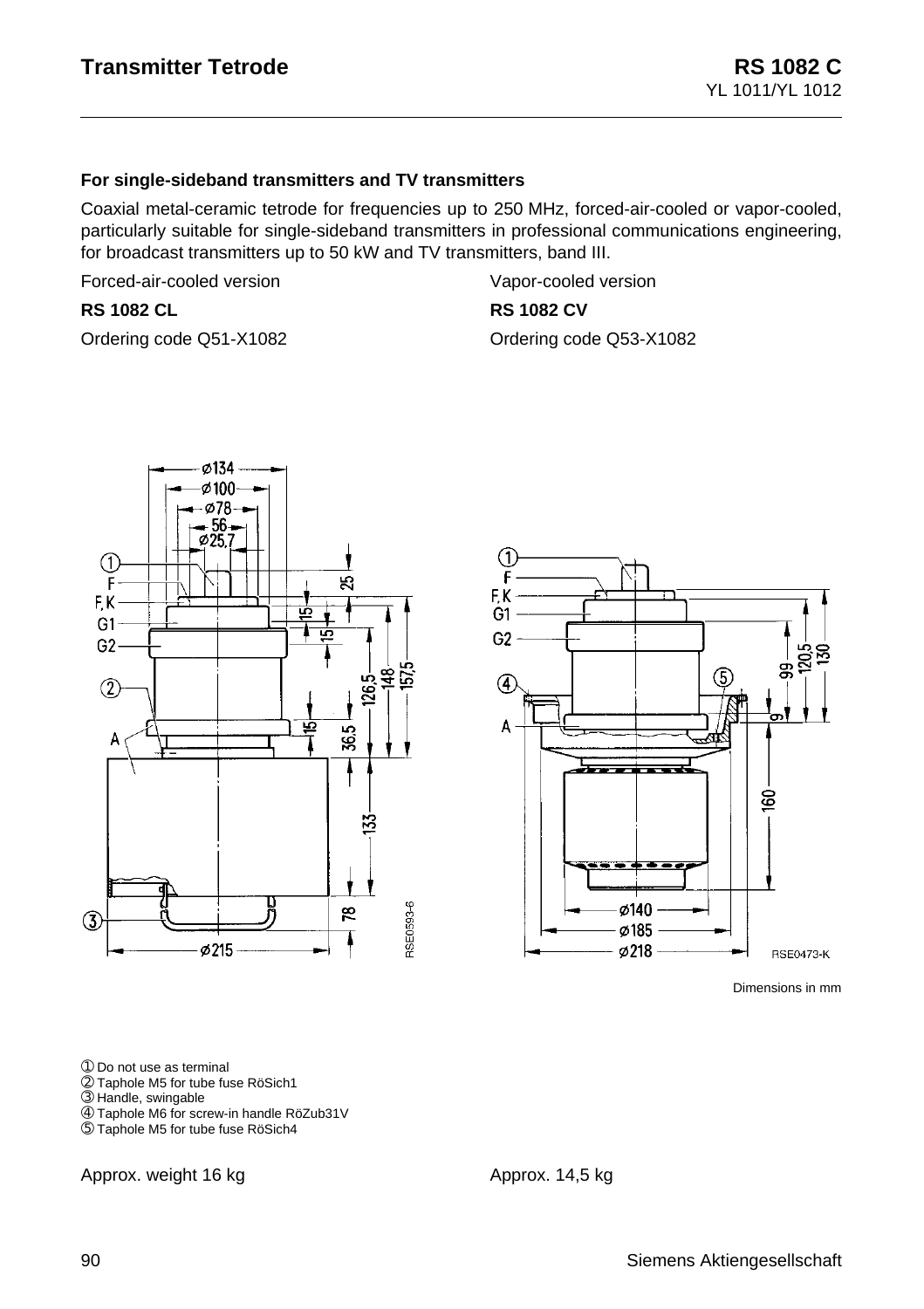## **Heating**

| Heater voltage              | $U_{\sqsubset}$ | 10            |  |
|-----------------------------|-----------------|---------------|--|
| Heater current              | Ιc              | $\approx 200$ |  |
| Heating: direct             |                 |               |  |
| Cathode: thoriated tungsten |                 |               |  |

## **Characteristics**

|    | Emission current                               | 'em                   | 80  | А    |
|----|------------------------------------------------|-----------------------|-----|------|
| at | $U_{\rm A} = U_{\rm G2} = U_{\rm G1} = 500$ V  |                       |     |      |
|    | Amplification factor of screen grid            | $\mu$ <sub>q2q1</sub> | 6,6 |      |
| at | $U_{\rm A}$ = 3 kV,                            |                       |     |      |
|    | $U_{G2}$ = 800 to 1200 V,                      |                       |     |      |
|    | $I_{\rm A} = 2.5$ A                            |                       |     |      |
|    | Transconductance                               | S                     | 65  | mA/V |
| at | $U_A$ = 3 kV, $U_{G2}$ = 1200 V, $I_A$ = 2,5 A |                       |     |      |

## **Capacitances**

| Cathode/control grid     | $c_{\text{kq1}}$ | $\approx$ 125 | рF              |  |
|--------------------------|------------------|---------------|-----------------|--|
| Cathode/screen grid      | $c_{\text{kg2}}$ | $\approx$ 10  | pF              |  |
| Cathode/anode            | $c_{\rm ka}$     | $\approx 0.2$ | pF <sup>1</sup> |  |
| Control grid/screen grid | $c_{q1q2}$       | $\approx$ 155 | pF              |  |
| Control grid/anode       | $c_{q1a}$        | $\approx 1.6$ | pF <sup>1</sup> |  |
| Screen grid/anode        | $c_{q2a}$        | $\approx 40$  | pF              |  |

#### **Accessories RS 1082 CL Ordering code**

| Internal cathode terminal                  | RöKat82a  | Q81-X1182 |
|--------------------------------------------|-----------|-----------|
| External cathode terminal                  | RöKat82b  | Q81-X1184 |
| Header socket for cathode and control grid |           |           |
| with cathode blocking                      | RöKat82c  | Q81-X1183 |
| Control grid terminal                      | RöGit82a  | Q81-X982  |
| Screen grid terminal                       | RöGit82b  | Q81-X983  |
| Screen grid terminal with blocking         | RöGit82d  | Q81-X985  |
| SW header socket with screen grid blocking |           |           |
| against control grid                       | RöKpf82G  | Q81-X1852 |
| SW header socket with screen grid blocking |           |           |
| against cathode                            | RöKpf82K  | Q81-X1851 |
| Socket wrench for tube fuse                | RöZub10   | Q81-X2110 |
| Tube fuse                                  | RöSich1   | Q81-X1401 |
| Pull switch for tube fuse                  | RöKt11    | Q81-X1311 |
| Joining piece for air duct                 | RöAnst360 | Q81-X744  |

1) Measured by means of a 40 cm  $\times$  40 cm screening plate in the screen grid terminal plane.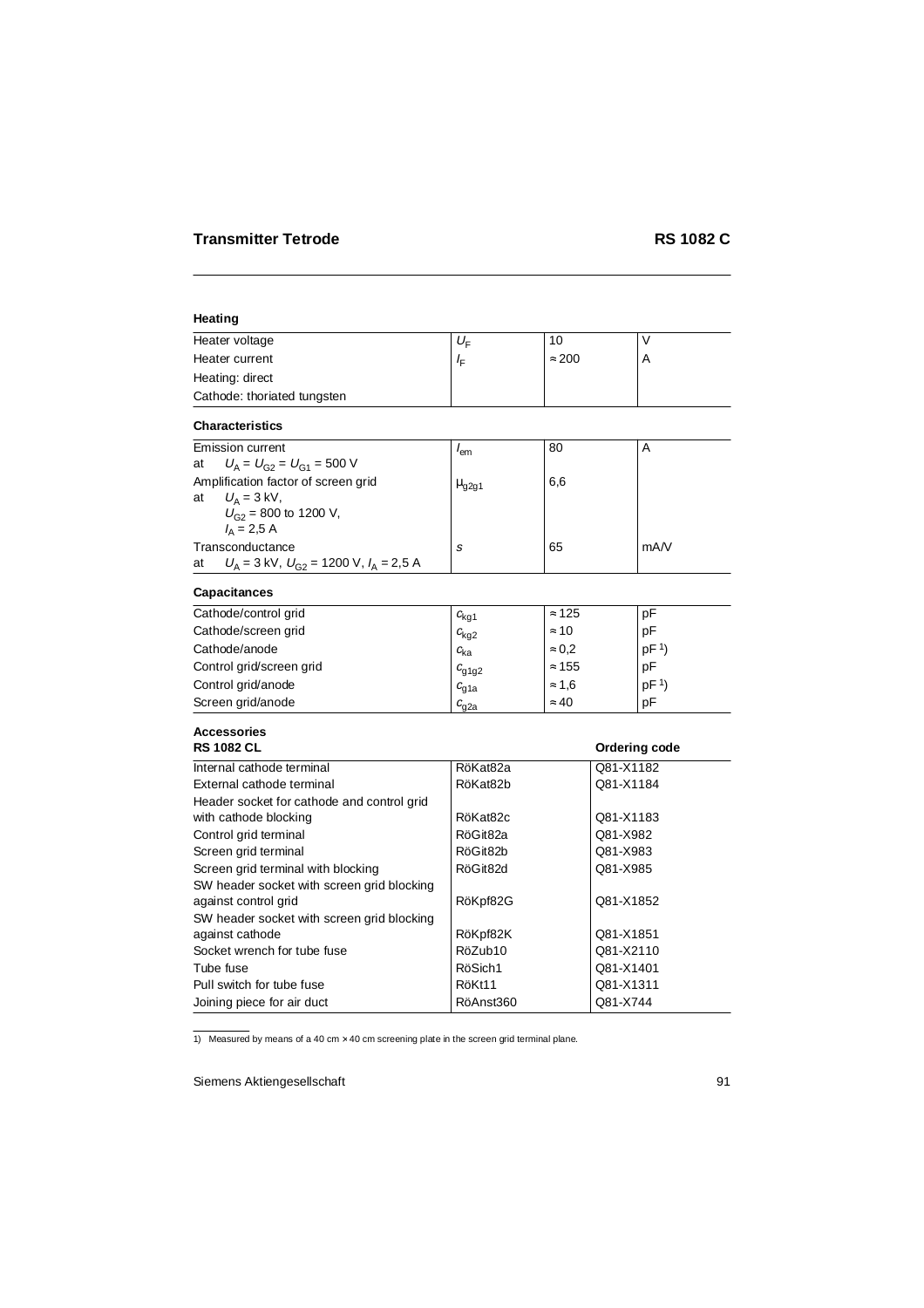**Accessories**

# RS 1082 CV **CONTROLLER CONTROLLER CONTROLLER CONTROLLER CONTROLLER CONTROLLER CONTROLLER CONTROLLER CONTROLLER CONTROLLER CONTROLLER CONTROLLER CONTROLLER CONTROLLER CONTROLLER CONTROLLER CONTROLLER CONTROLLER CONTROLLER C** Mounting instruction RöMo64 Mounting instruction and a set of the RöMo75 Internal cathode terminal RöKat82a Q81-X1182 External cathode terminal RöKat82b Q81-X1184 Header socket for cathode and control grid with cathode blocking and RöKat82c Q81-X1183 Control grid terminal and a RöGit82a and RöGit82a and Q81-X982 Screen grid terminal and the control RöGit82b and Q81-X983 Screen grid terminal with blocking RöGit82d | Q81-X985 SW header socket with screen grid blocking against control grid RöKpf82G Q81-X1852 SW header socket with screen grid blocking against cathode RöKpf82K Q81-X1851 Socket wrench for tube fuse RöZub10 (Q81-X2110 Handle RöZub31V Q81-X2133 Tube fuse Rösich4 RöSich4 Q81-X1404 Pull switch for tube fuse Rökt11 RöKt11 Rökt11 Q81-X1311 Boiler RöküV221 Q81-X1681 Insulating pipe at water inlet RöKüV31Zub4 Q81-X1634 Union at water inlet  $\overline{\phantom{0}}$  RöKüV31Zub7  $\overline{\phantom{0}}$  Q81-X1637 Insulating pipe at vapor outlet | RöKüV201Zub3 | Q81-X1673 Gasket at vapor outlet **RöKüV201Zub8** Q81-X1678 Insulator RöKüV221Zub5K Q81-X1686 Water level stabilizer with control electrodes RöZubV4 Q81-X2105 LL electrolytic target  $\vert$  RöEl21 C65055-A667-A21 Gasket for boiler **RöN9373** C65051-A182-C506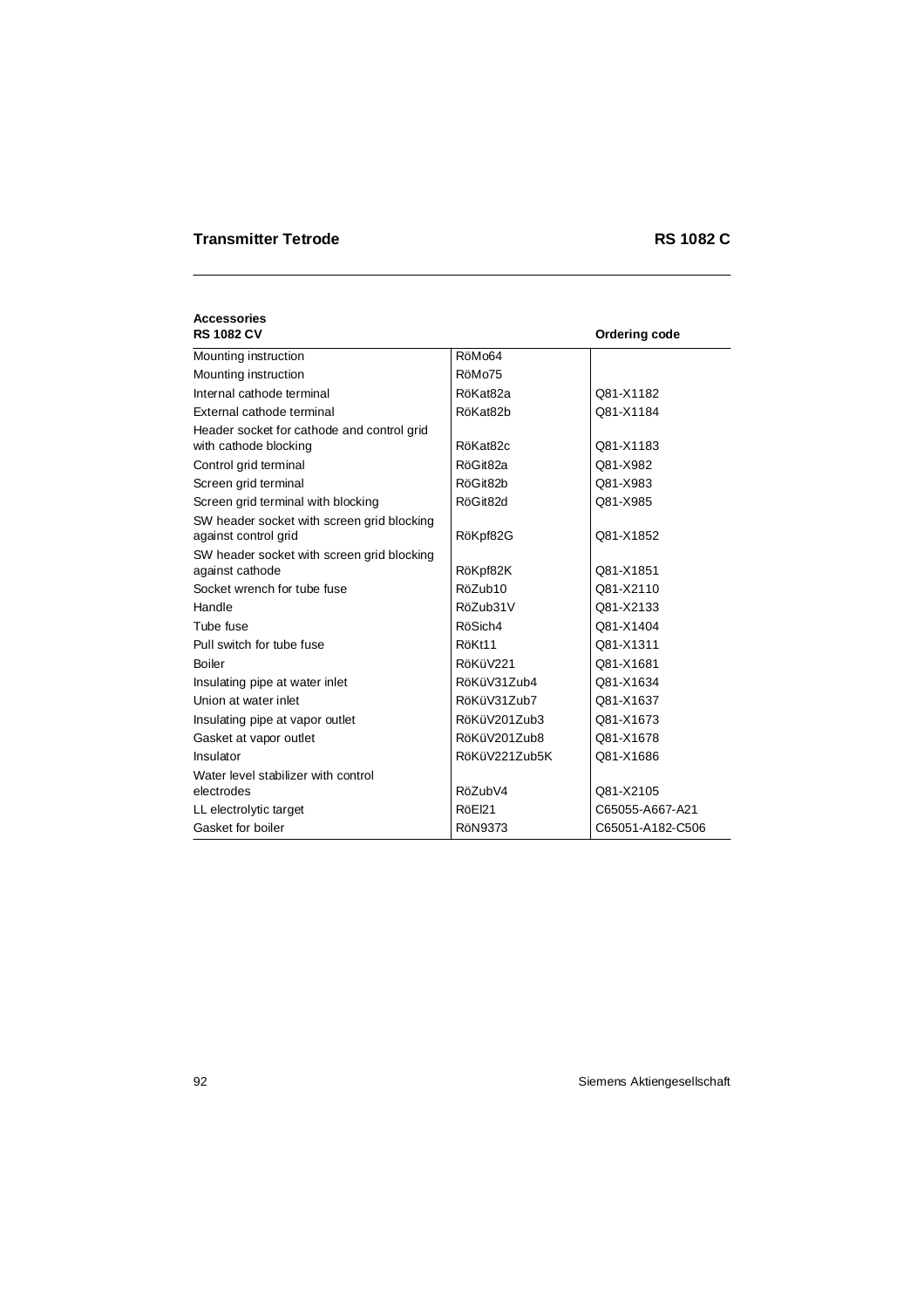#### **Maximum ratings**

| Frequency                 |              |                               | 30     | <b>MHz</b> |
|---------------------------|--------------|-------------------------------|--------|------------|
| Anode voltage (dc)        |              | $U_{\rm A}$                   | 10,5   | kV         |
| Screen grid voltage (dc)  |              | $U_{G2}$                      | 900    | V          |
| Control grid voltage (dc) |              | $U_{G1}$                      | $-500$ |            |
| Cathode current (dc)      |              | $I_{\mathsf{K}}$              | 15     | A          |
| Peak cathode current      |              | $\frac{I_{\rm K}}{I_{\rm M}}$ | 80     | A          |
| Anode dissipation         | (RS 1082 CL) | $P_{\rm A}$                   | 30     | kW         |
| Anode dissipation         | (RS 1082 CV) | $P_{\rm A}$                   | 45     | kW         |
| Screen grid dissipation   |              | $P_{G2}$                      | 600    | W          |
| Control grid dissipation  |              | $P_{G1}$                      | 300    | W          |

## **Operating characteristics**

| . 9                                   |                                |           |                                |  |
|---------------------------------------|--------------------------------|-----------|--------------------------------|--|
| Frequency                             |                                | $\leq 30$ | <b>MHz</b>                     |  |
| Carrier power                         | $P_{\text{trg}}$               | 55        | kW <sub>1</sub>                |  |
| Anode voltage (dc)                    | $U_A$                          | 10        | kV                             |  |
| Screen grid voltage (dc)              | $U_{G2}$                       | 800       | V                              |  |
| Control grid bias (dc), fixed         | $U_{G1fix}$                    | $-340$    | $\vee$                         |  |
| Control grid resistance               | $R_{G1}$                       | 300       | Ω                              |  |
| Peak control grid voltage (ac)        | $U_{\text{g1 m}}$              | 610       | $\vee$                         |  |
| Anode current (dc)                    | $I_A$                          | 6,9       | A                              |  |
| Screen grid current (dc)              | $I_{G2}$                       | 0,5       | A                              |  |
| Control grid current (dc)             | $I_{G1}$                       | 0,36      | A                              |  |
| Anode input power                     | $P_{\mathsf{B} \, \mathsf{A}}$ | 69        | kW                             |  |
| Drive power                           | $P_1$                          | 200       | W <sup>1</sup>                 |  |
| Anode dissipation                     | $P_{\rm A}$                    | 14        | kW <sup>2</sup>                |  |
| Screen grid dissipation               | $P_{G2}$                       | 400       | W                              |  |
| Control grid dissipation              | $P_{G1}$                       | 40        | W                              |  |
| Efficiency                            | η                              | 80        | $\%$                           |  |
| Anode load resistance                 | $R_{\rm A}$                    | 780       | Ω                              |  |
| <b>Modulation factor</b>              | $\mathsf{m}$                   | 100       | %                              |  |
| Peak screen grid voltage (ac)         | $U_{\text{g2 m}}$              | 600       | V <sup>3</sup>                 |  |
| <b>Modulation power</b>               | $P_{\mathsf{mod}}$             | 35        | kW                             |  |
| Control grid current (dc)             | $I_{G1}$                       | 0,51      | A <sup>4</sup>                 |  |
| Drive power                           | $P_1$                          | 280       | (W <sup>1</sup> ) <sup>4</sup> |  |
| Anode dissipation at modulation       | $P_{\rm A\,mod}$               | 23        | kW <sub>5</sub>                |  |
| Screen grid dissipation at modulation | $P_{\text{G2 mod}}$            | 400       | W <sub>5</sub>                 |  |

1) Circuit losses are not included.

4) Maximum values at  $U_A = 0$  V.

5) Average values at  $m = 100$  %.

<sup>2)</sup> Even during modulation the indicated maximum ratings must not be exceeded. It has to be observed that the plate dissipation will increase to about 1,5 times the power dissipation stated for the carrier value during 100 % modulation. 3) Modulation of screen grid via separate transformer winding.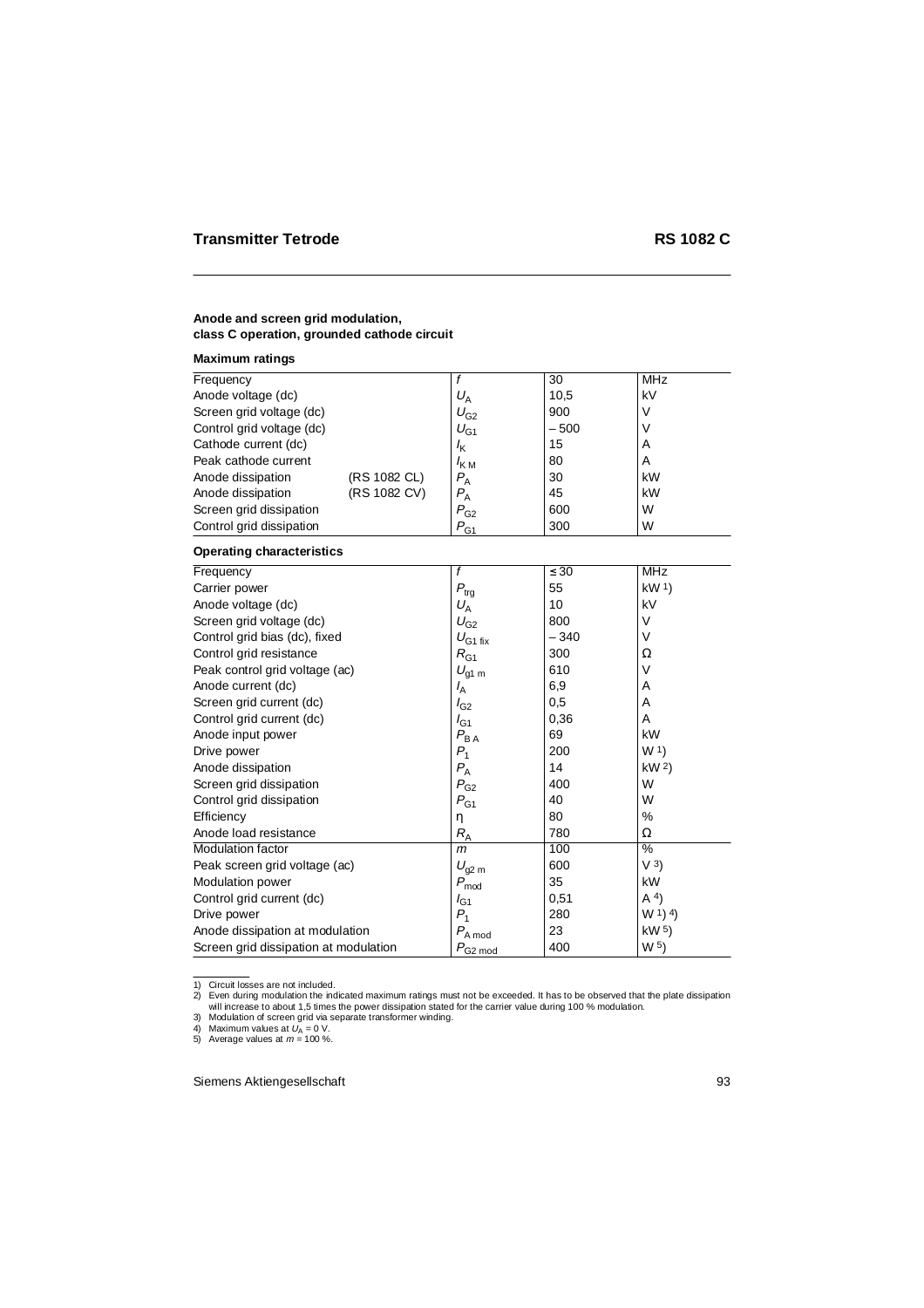## **RF linear amplifier, SSB** modulation, grounded cathode circuit,  $I_{G1} = 0$

## **Maximum ratings**

| Frequency                           |              | $\mathbf f$                  |             | 30   |        |                  | <b>MHz</b> |                     |
|-------------------------------------|--------------|------------------------------|-------------|------|--------|------------------|------------|---------------------|
| Anode voltage (dc)                  |              |                              |             | 12   |        |                  | kV         |                     |
|                                     |              | $U_A$                        |             |      |        |                  |            |                     |
| Screen grid voltage (dc)            |              | $U_{G2}$                     |             | 1400 |        |                  | $\vee$     |                     |
| Control grid voltage (dc)           |              | $U_{\rm G1}$                 |             |      | $-350$ |                  | $\vee$     |                     |
| Cathode current (dc)                |              | $l_{\mathsf{K}}$             |             | 15   |        |                  | A          |                     |
| Peak cathode current                |              | $I_{KM}$                     |             | 80   |        |                  | A          |                     |
| Anode dissipation                   | (RS 1082 CL) | $P_{A}$                      |             | 30   |        |                  | kW         |                     |
| Anode dissipation                   | (RS 1082 CV) | $P_{\rm A}$                  |             | 45   |        |                  | kW         |                     |
| Screen grid dissipation             |              | $P_{G2}$                     |             | 600  |        |                  | W          |                     |
| Control grid dissipation            |              | $P_{G_1}$                    |             | 300  |        |                  | W          |                     |
| <b>Operating characteristics</b>    |              |                              | ı           |      | 11     | III <sup>1</sup> |            |                     |
| Output power                        |              | P <sub>2</sub>               | $\mathbf 0$ |      | 33     | 16,5             |            | kW <sup>2</sup>     |
| Anode voltage (dc)                  |              | $U_A$                        | 10          |      | 10     | 10               |            | kV                  |
| Screen grid voltage (dc)            |              | $U_{\rm G2}$                 | 1200        |      | 1200   |                  | 1200       | V                   |
| Control grid voltage (dc)           |              | $U_{G1}$                     | $-185$      |      | $-185$ |                  | $-185$     | V                   |
| Peak control grid voltage (ac)      |              | $U_{\text{g1 m}}$            | 0           |      | 160    | 160              |            | V                   |
| Anode current (dc)                  |              | $I_A$                        | 2,0         |      | 5,2    | 3,3              |            | A                   |
| Screen grid current (dc)            |              | $I_{G2}$                     | 0           |      | 250    | 80               |            | mA                  |
| Anode input power                   |              | $P_{\mathsf{B}\,\mathsf{A}}$ | 20          |      | 52     | 33               |            | kW                  |
| Anode dissipation                   |              | $P_{\rm A}$                  | 20          |      | 19     | 16,5             |            | kW                  |
| Screen grid dissipation             |              | $P_{\rm G2}$                 | 0           |      | 300    | 96               |            | W                   |
| Efficiency                          |              | η                            |             |      | 63     | 50               |            | %                   |
| Third order intermodulation product |              | $d_3$                        |             |      |        | $\geq 36$        |            | dB <sup>3</sup>     |
| Fifth order intermodulation product |              | $d_{5}$                      |             |      |        | $\geq 44$        |            | $dB$ <sup>3</sup> ) |

I No modulation II 1-tone modulation III 2-tone modulation

<sup>1)</sup> Carrier suppressed. 2) Circuit losses are not included.

<sup>3)</sup> Level of non-linear cross talk resulting from third and fifth order intermodulation products as measured by the 2-tone method at  $t = 30$  MHz.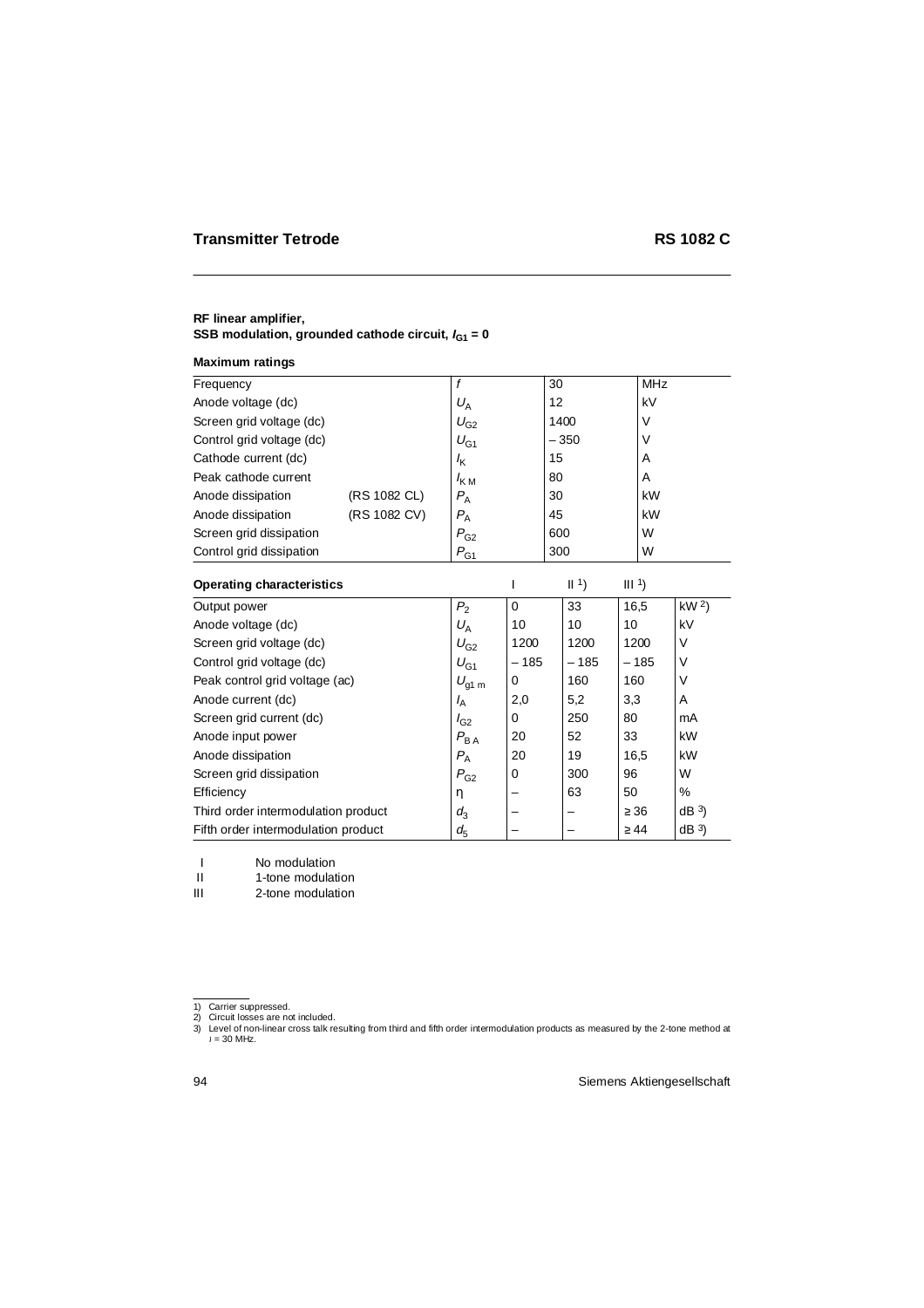## **TV vision transmitter, grounded control-grid screen-grid circuit, negative modulation**

## **Maximum ratings**

| Frequency                 |             | 230    | <b>MHz</b> |
|---------------------------|-------------|--------|------------|
| Anode voltage (dc)        | $U_{\rm A}$ | 6,0    | kV         |
| Screen grid voltage (dc)  | $U_{G2}$    | 1200   | v          |
| Control grid voltage (dc) | $U_{G1}$    | $-250$ | ν          |
| Cathode current (dc)      | $I_{\rm K}$ | 15     | A          |
| Peak cathode current      | $I_{KM}$    | 80     | A          |
| Anode dissipation         | $P_{\rm A}$ | 30     | kW         |
| Screen grid dissipation   | $P_{G2}$    | 300    | W          |
| Control grid dissipation  | $P_{G1}$    | 150    | W          |

## **Operating characteristics**

| Frequency                              | f                     | $\leq 230$     | <b>MHz</b>                         |
|----------------------------------------|-----------------------|----------------|------------------------------------|
| Bandwidth $(-3 dB)$                    | B                     | 10             | <b>MHz</b>                         |
| Output power, sync level               | $P_{2 \text{ SY}}$    | 26             | kW $(1)$ 2)                        |
| Output power, black level              | $P_{2 \text{SW}}$     | 14,2           | $kW$ <sup>1</sup> ) <sup>3</sup> ) |
| Anode voltage (dc)                     | $U_A$                 | 5,4            | kV                                 |
| Screen grid voltage (dc)               | $U_{G2}$              | 800            | $\vee$                             |
| Control grid voltage (dc)              | $U_{G1}$              | $-95$          | V <sup>4</sup>                     |
| Peak control grid voltage (ac),        |                       |                |                                    |
| sync level                             | $U_{q1 \text{ m SY}}$ | 190            | $\vee$                             |
| Anode current (dc), black level        | $I_{\rm ASW}$         | 6,0            | $(A^3)$                            |
| Screen grid current (dc), black level  | $I_{G2SW}$            | 100            | mA <sup>3</sup>                    |
| Control grid current (dc), black level | $I_{G1}$ SW           | 120            | mA <sup>3</sup>                    |
| Anode input power, black level         | $P_{\text{BA SW}}$    | 32,5           | kW <sup>3</sup>                    |
| Drive power, sync level                | $P_{1 \text{ SY}}$    | 1,2            | kW <sub>5</sub>                    |
| Anode dissipation, black level         | $P_{A \text{SW}}$     | 18,3           | kW <sup>3</sup>                    |
| Screen grid dissipation, black level   | $P_{G2SW}$            | 150            | W <sup>3</sup>                     |
| Control grid dissipation, black level  | $P_{G1 \, \text{SW}}$ | 5,0            | W <sup>3</sup>                     |
| Anode load resistance                  | $R_{\rm A}$           | 340            | Ω                                  |
| Sync. compression on/off               |                       | 28/25          |                                    |
| Differential phase                     |                       | $\leq 3^\circ$ |                                    |
| Differential gain                      |                       | $\leq 90$      | %                                  |

<sup>1)</sup> Circuit losses are not included. 2) Only dynamically permissible. 3) Black level with gated sync. pulses.

<sup>4)</sup> For zero signal dc plate current of  $I_{A,0} = 1,8$  A.

<sup>5)</sup> Output power required from driver stage.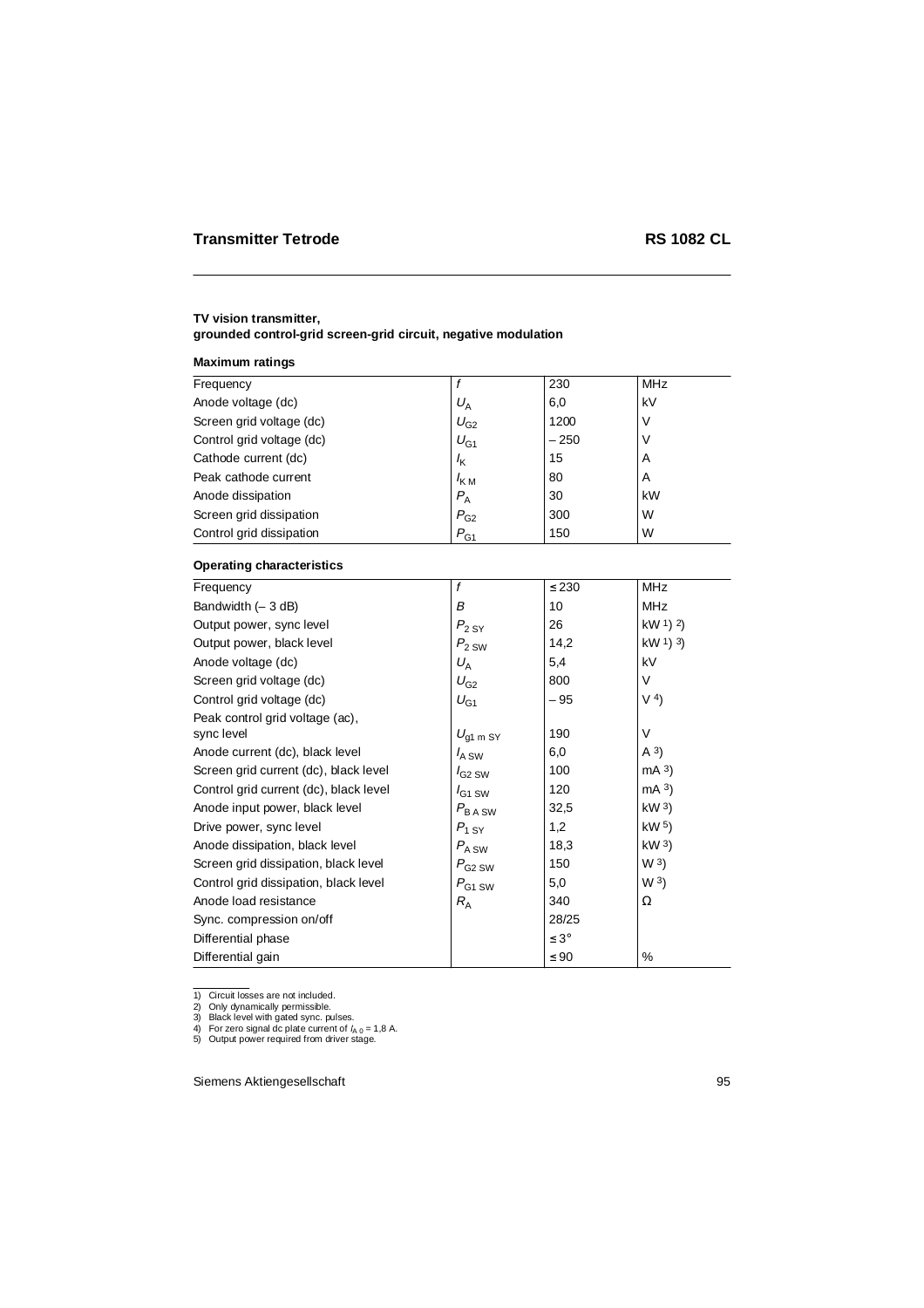## **Tube mounting**

Axis vertical, anode down. The forced-air-cooled version RS 1082 CL can also be mounted anodeup in the cavity. For this reason the tube is provided with a swingable handle at the anode base.

For connection of the tube use the terminals listed under "Accessories". The complete header sockets for broadcast and communications transmitters in the medium and short-wave range can be selected corresponding to the required circuit. For grounded cathode operation in communications transmitters the two-part short-wave header sockets (RöKat82c in conjunction with RöGit82d) can be used, if a stable base as support for the screen-grid connector flange is provided in the transmitter. The individual connectors are intended for modulator applications.

## **Maximum tube surface temperature**

The temperature of the metal-ceramic seals of the tube must not exceed 220  $\degree$ C at any point. The header sockets for transmitter applications are provided with an air inlet port through which the cooling air is evenly distributed over the connectors. The air flow rate required to keep below the specified maximum temperature is  $0.6$  m<sup>3</sup>/min at a pressure drop of approx. 1.5 mbar. If separate connectors are used, an evenly distributed air flow across these parts must be provided especially at higher frequencies.

## **Forced-air cooling (RS 1082 CL)**

The minimum air flow rate required for the maximum anode dissipation is given in the cooling air diagram, valid for an air inlet temperature of 25  $\degree$ C and a normal air pressure of 1 bar (sea level). The cooling air is supplied from the electrode terminal side. For further details on forced-air cooling refer to "Explanations on Technical Data".

## **Vapor cooling (RS 1082 CV)**

| Cooling data for maximum anode dissipation         | $P_{A max}$ = 45 kW                  |
|----------------------------------------------------|--------------------------------------|
| Total power to be dissipated by the cooling system |                                      |
| $(P_{A} + P_{C2} + P_{C1} + 0.8 P_{F})$            | 47,5 kW                              |
| Equivalent thermal output                          | 2850 kJ/min (680 kcal/min)           |
| Quantity of returning water                        |                                      |
| at returning water temperature of 20 °C            | approx. 1,1 l/min                    |
| at returning water temperature of 90 $\degree$ C   | approx. 1,3 l/min                    |
| Volume of generated vapor                          |                                      |
| at returning water temperature of 20 °C            | approx. $1,9 \text{ m}^3/\text{min}$ |
| at returning water temperature of 90 °C            | approx. $2,1 \text{ m}^3/\text{min}$ |

Detailed information on vapor cooling upon request. Please observe instructions on vapor cooling given under "Explanations on Technical Data".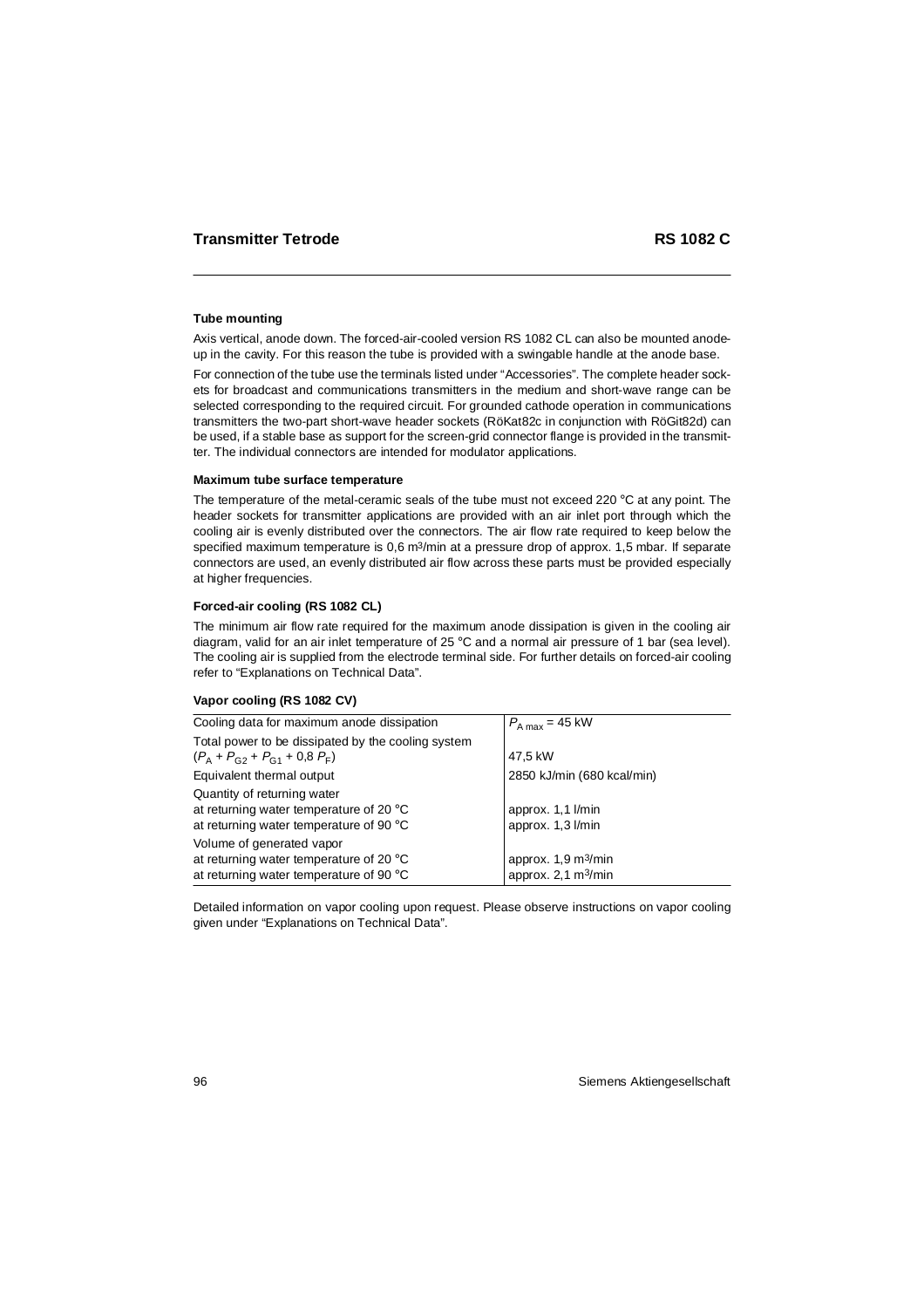#### **Safety precautions**

The section "Safety precautions" under "Explanations on Technical Data" describes how the tube is to be protected against damage due to electric overload or insufficient cooling. A copper wire with 0,20 mm diameter should be used to test the anode overcurrent trip circuit.

For protection against thermal anode overload the tube RöSich1/RöSich4 is recommended. In conjunction with pull switch RöKt11 it disconnects the voltages at the tube in case of overload (sea accessories).

## **Cooling air diagram (RS 1082 CL)**



The cooling air is supplied from the electrode terminal side.

Air pressure = 1 bar  $t_1 = 25 °C$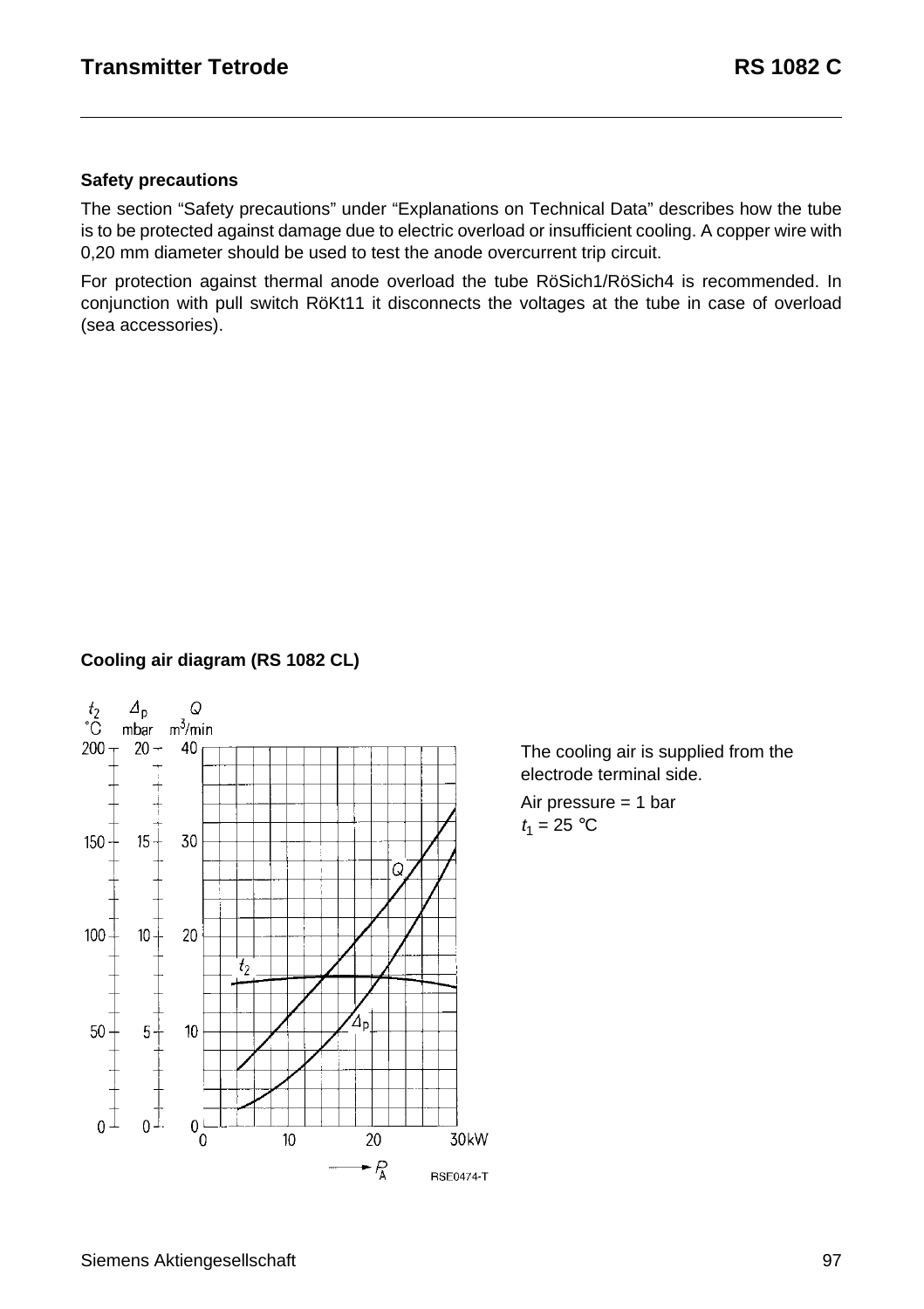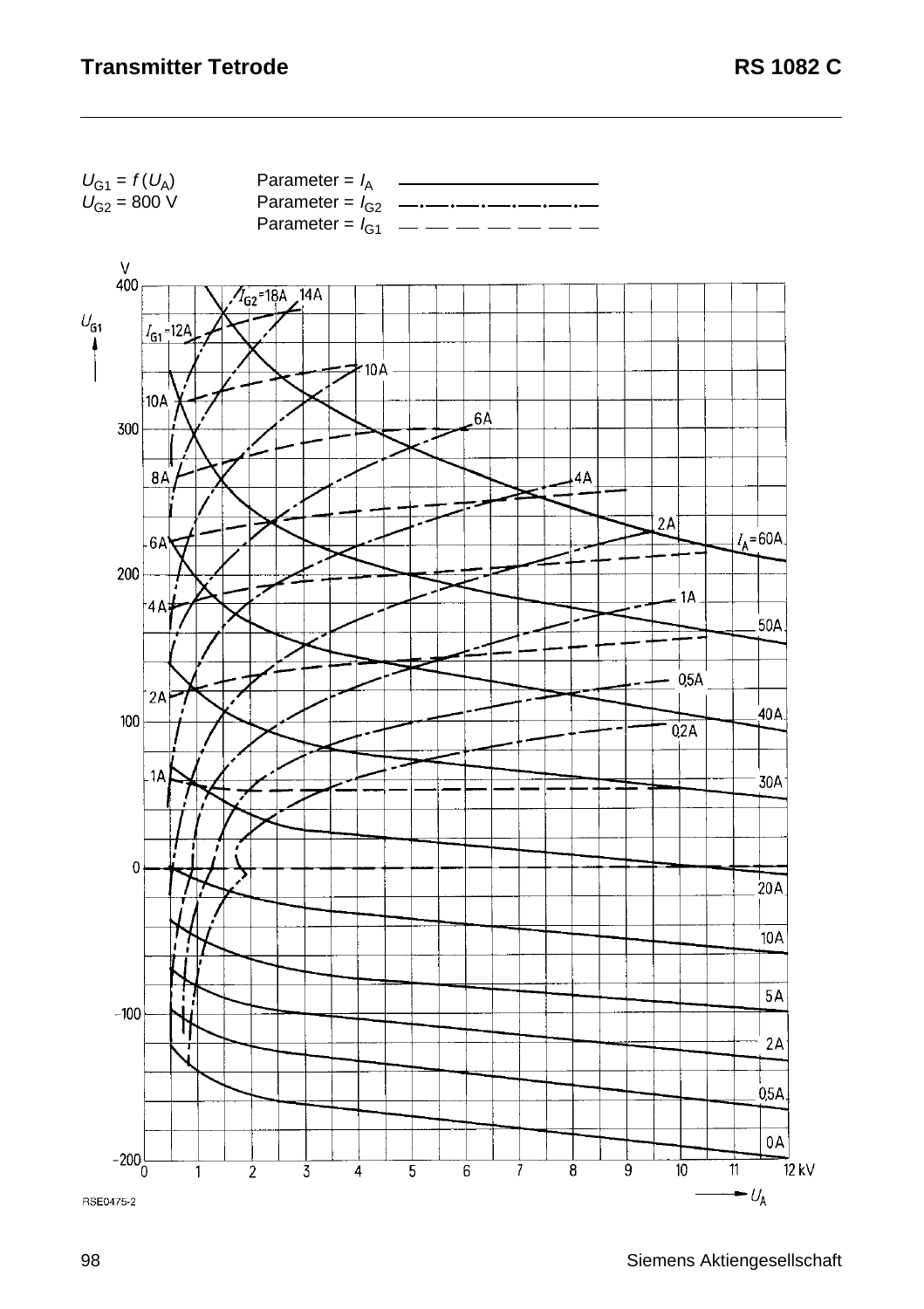